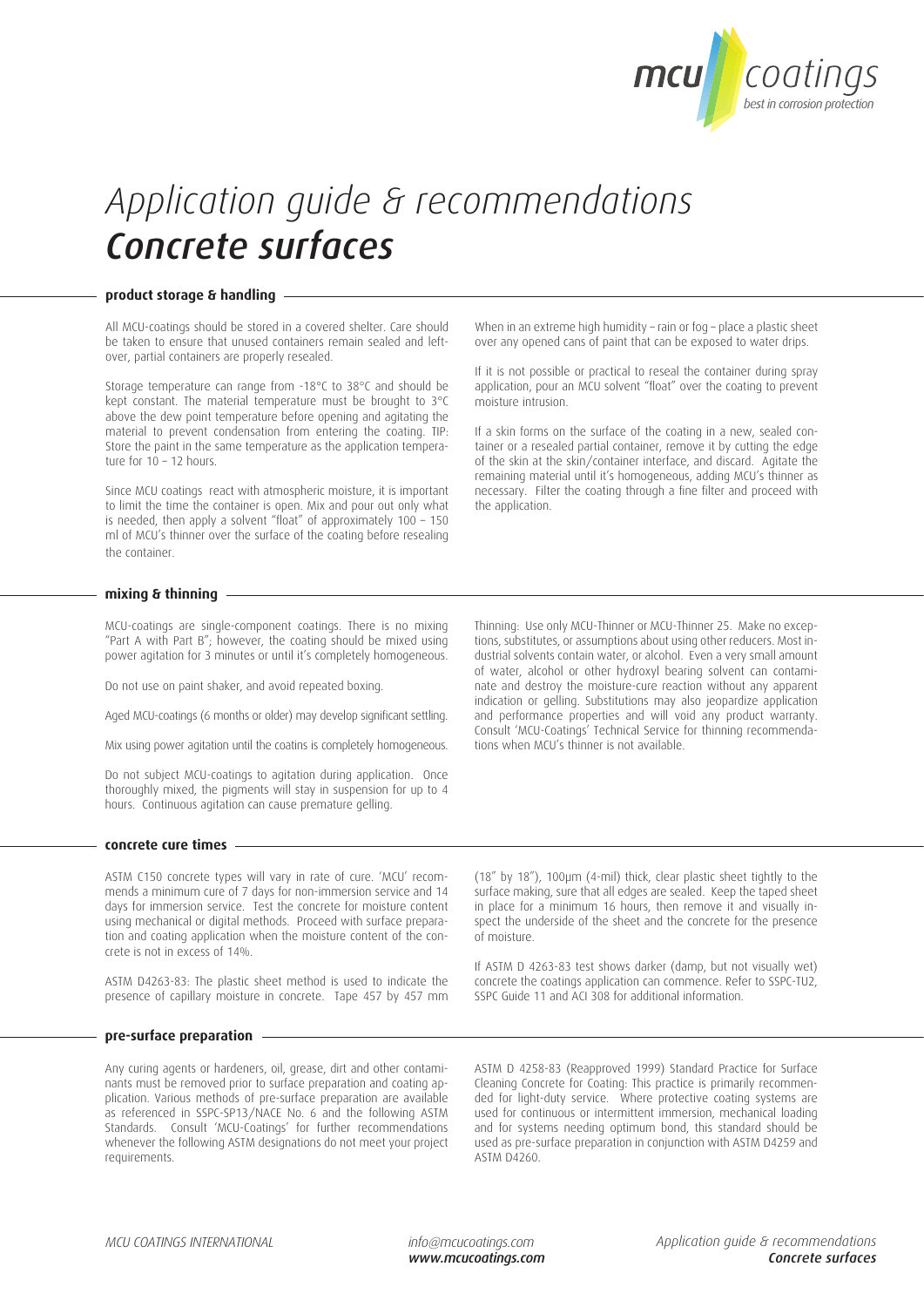

## **pre-surface preparation**

ASTM D4259-88 (Reapproved 1999) Standard Practice for Abrading Concrete: This practice is intended to alter the surface profile of the concrete, remove foreign materials and weak surface laitance. This standard will effectively remove curing compounds, form release materials, and concrete hardeners. Use this standard in conjunction with ASTM D4258.

ASTM D4260-88 (Reapproved 1999) Standard Practice for Acid Etching Concrete: This practice is primarily used on horizontal surfaces,

## **surface preparation**

Follow Pre-Surface Preparation recommendations in Section 4.0, and refer to SSPC-SP13/NACE No. 6 Surface Preparation of Concrete for complete surface preparation procedures prior to protective coating application. Consult 'MCU-Coatings' for further recommendations whenever the following SSPC-SP13 NACE No. 6 methods do not meet your project requirements.

Surface preparation methods should achieve adequate surface profile and porosity to ensure optimum mechanical coating adhesion to the substrate. In most cases, the desired profile is similar to that of medium grade sandpaper.

Abrasive Blasting Methods, either wet or dry, can be used to remove contaminants, loose paint, laitance, and weak concrete, to expose surface voids and to produce a sound concrete surface with adequate profile and porosity. Vacuum or air blast cleaned surface to remove all sand and dust.

High-Pressure Water Cleaning Methods described in SSPC-SP12/NACE No. 5 using manually operated high-pressure water jetting equipment may be used to remove contaminants, loose paint, laitance, and weak concrete, to expose surface voids and to produce a sound concrete surface with adequate profile and porosity.

Impact Tool Methods include scarifying, planing, scabbling, and rotary peening to remove existing coatings, laitance, and weak concrete. Impact-tool methods may fracture concrete surfaces or cause microcracking that may need supplemental cleaning with Abrasive Blasting or High Pressure Water Cleaning to produce a sound concrete surface with adequate profile and surface porosity. The soundness of an impact-tool prepared surface should be verified by testing the surface tensile strength after cleaning.

and is intended to alter the surface profile of the concrete. It aids in removing foreign materials and weak surface laitance but is not effective in removing curing compounds, form release agents and hardeners. Use this standard in conjunction with ASTM D4258.

If a concrete floor is below grade, a moisture barrier should be present under the slab. This eliminates the possibility of hydrostatic pressure build-up under the coating, which can cause blisters and delamination.

Power-tool Methods include circular grinding, sanding, and wire brushing to remove existing coatings, laitance, protrusions, loose paint and weak concrete. These methods may require Abrasive Blasting or High-Pressure Water Cleaning to produce a sound concrete surface with adequate profile and surface porosity.

Chemical Surface Preparation or Acid Etching as described in ASTM D4260 may be used on horizontal surfaces to remove some surface contaminants, laitance, and weak concrete, and may provide sufficient surface profile on concrete. This method requires the complete removal of all reaction products and pH testing to ensure neutralization of the acid. Acid etching is not recommended on vertical surfaces or on areas where curing compounds and sealers have been used. Acid etching with hydrochloric acid is not for use where corrosion of metal in the concrete is likely to occur.

Inspect the surface for soundness, moisture content, and cleanliness. Ensure all contaminants, form release agents, and hardeners are removed. Repair or remove any surface irregularities and loose concrete. Use an approved crack filler on holes and cracks. When the surface is clean, sound, and dry proceed with coating application.

If a previous coating system exists, test its adhesion to verify that it withstands 200 psi (1.38 Mpa) using ASTM D4541 Pull-off Adhesion Test. Remove the old system if it fails, and feather abrupt edges on any sound coating that remains. Clean the surface as recommended and scuff-sand any existing gloss. Perform a spot test application of the new system over the prepared existing coating. System incompatibility may be evident within 30 minutes. If after 30 minutes no sign of incompatibility presents itself, wait five days and perform either ASTM D4541, or ASTM D3359 to check adhesion of the new system over the existing system.

### **equi equipment & set-up procedures for airless and conventional spray**

Inspect all air/liquid hoses for cracks, leaks, etc., and replace as necessary. Use a set of clean hoses exclusively for MCU and PU coatings to avoid blocking guns.

Inspect the spray apparatus and its components. Insure spray guns are clean and properly functioning. Change or clean filters prior to use. Check for proper tips and tip sizes, and use a reversible spray tip. Refer to the recommended Pressure and Tip Sizes chart in this section. Check valves and gauges for proper operation, and replace as necessary. Adjust to proper pressure.

Flush MCU's thinner through the system to clean the hose and flush out condensate. Never allow old thinner in the paint lines to enter the coating.

Filter the paint if the gun is blocking and clean hoses are used. Double check the pumps and filters. If a skin has formed on top of the paint i.e. from transport, make sure and remove entirely before mixing in with the paint.

It is a good idea and recommended by "the Good Painting Practises" – SSPC to box the paint. This means; after mixing to filter the paint though a 500 mesh sieve into a clean uncontaminated can to remove unwanted particles

Stage large pails (10, 15 or 20lt) away from paint pump to prevent relief valve moisture from contaminating the product.

All MCU coatings are supplied ready to mix and spray. Use standard production type spray equipment. Air supply must have an effective moisture trap. Use air pressure at gun of 20 – 34 kg (45 - 75 pounds). Use 7 – 9 kg (15 - 20 pounds) pot pressure. Do not agitate in pressure pot. Use professional pumps 28-40:1.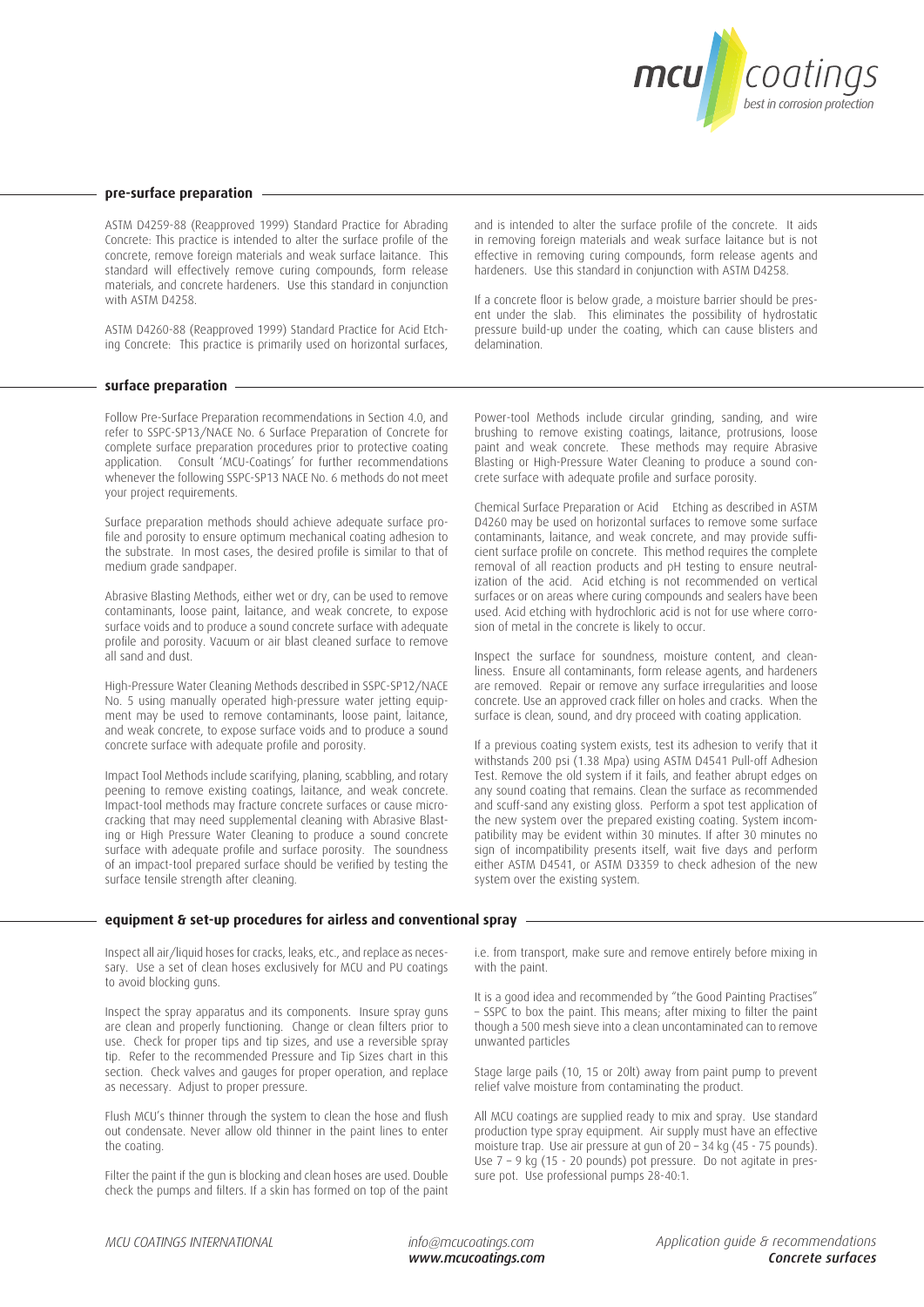

| product        | pressure  | tip size    |
|----------------|-----------|-------------|
| mcu-miozinc    | 2400-2800 | $015 - 021$ |
| mcu-aluprime   | 1800-2000 | $011 - 015$ |
| mcu-miomastic  | 2100-2800 | $017 - 021$ |
| mcu-mastic     | 2100-2800 | $013 - 019$ |
| mcu-topcoat    | 2400-2800 | $011 - 015$ |
| mcu-alutopcoat | 1800-2000 | $011 - 013$ |

#### **recommende pressure & tip sizes**

#### **roller or brush set-up**

Use a natural fiber brush or a natural or synthetic fiber roller cover with a 6.3 to 9.5 mm  $(1/4 - 3/8)$  inch) nap, and a phenolic core. Pay special attention when brush-applying primer to avoid brush stroke valleys, which may produce holidays in the film. MCU-Thinner 25 is the solvent of choice for brush and roll applications when reduction is desired.

When painting by roller or brush, don't use the same paint for too long. This is typically no more than 3 to 4 hours in a humid environment.

When the paint starts to increase in viscosity and becomes difficult to paint, the paint is saturated with moisture and the max. pot life is reached. Excessive amounts of moisture in the paint will cause bubbling, pinholing, lower tolerance to high DFT, reduced tolerance to moisture on the substrate, poor wetting and increase in viscosity. It is better to use small quantities and to refresh frequently. Poor a smaller quantity of paint out of the mixed 5, 10, 15 or 20lt can into your paint bucket and refresh once all the paint is used. Don't poor small leftovers back into the fresh paint. It is best to remove small leftovers.

#### **system application**

MCU-coatings spray FAST. Painters that use MCU coatings for the first time are often using more paint than they would expect, certainly when they spray the paint like an epoxy, without monitoring the WFT. MCU coatings have very little over spray and build up to the min. DFT faster than typical 2C epoxy or PU paints. The MCU paint is coming out of the spray gun faster. Where the epoxy has to do i.e. 3 to 4 passes to reach the min. DFT, MCU coatings only have to do 2. When the spray painter is spraying average too thick, slight dilution of the paint helps. Once the spray painter is used to using MCU coatings, he will be able to spray faster and reduce the project completion time.

Primer/Sealer: Apply one coat at the recommended DFT, thinned up to 30% as needed for penetration and adhesion, which will maximize coverage of the succeeding coats. Do not use QuickCure in this coat.

Intermediate and Topcoat: Apply one or two coats of the specified coating at the recommended DFT, thinned up to 10% as needed to achieve desirable application characteristics.

Optional Clear Finish Coat: Use ClearShield in one or two coats at the recommended DFT, thinned up to 10% as needed to achieve desirable application characteristics.

Allow approximately 4-8 hours, @ 21°C (70°F), minimum cure between coats (refer to MCU's QuickCure Product Guide for temperature/cure-time chart), 2-4 days minimum cure @ 22°C (70°F) for light traffic; 7-10 days for heavy vehicular traffic; 72 hours minimum for chemical exposures. Recoat and cure times are based on recommended dry film thickness.

For non-skid surfaces, lightly broadcast 40-80 grit abrasive (aluminum oxide or crushed quartz) into wet intermediate prior to final colored coat application.

QuickCure Accelerator is a 100% solids, proprietary additive designed to accelerate any 'MCU' coating when reduced cure and recoat times are desired. QuickCure Accelerator comes premeasured in a 0.25lt can for addition to a 5 liter pail or premeasured in a 1lt can for addition to a 20lt pail of 'MCU' coating. Review the QuickCure Product Guide for more details.

NOTE: Follow minimum recoat times as stated per coat at the recommended dry film thickness on MCU's Product Guides. Additional recoat time is required when films are applied in excess of the recommended range. As a guideline, at 21°C (70°F) and RH of 60-90%, add 40 minutes per additional 25µm WFT or wet mil (or 1 hour per 25µm DFT or dry mil). Excessive films may also cause poor adhesion, blistering, pinholing, and solvent entrapment and may require remedy. Consult your 'MCU-Coatings' Technical Rep-

#### **clean-up**

Use MCU-Thinner or MCU-Thinner 25. If MCU's thinners are not available, use MEK, MIBK, Xylene, a 50:50 blend of Xylene and MEK or MIBK, or acetone for clean up only. Be careful not to add unauthorized solvents to a 'MCU' coating.

Always flush equipment, hoses and tips clean after use. Any remaining paint residue will cure and become insoluble. Thoroughly clean brushes and rollers after use. Submerging used brushes and rollers in solvent overnight will not prevent the coating from curing. Avoid contact with skin or clothing. Any coating not removed within 15 minutes will begin to cure and become difficult to remove.